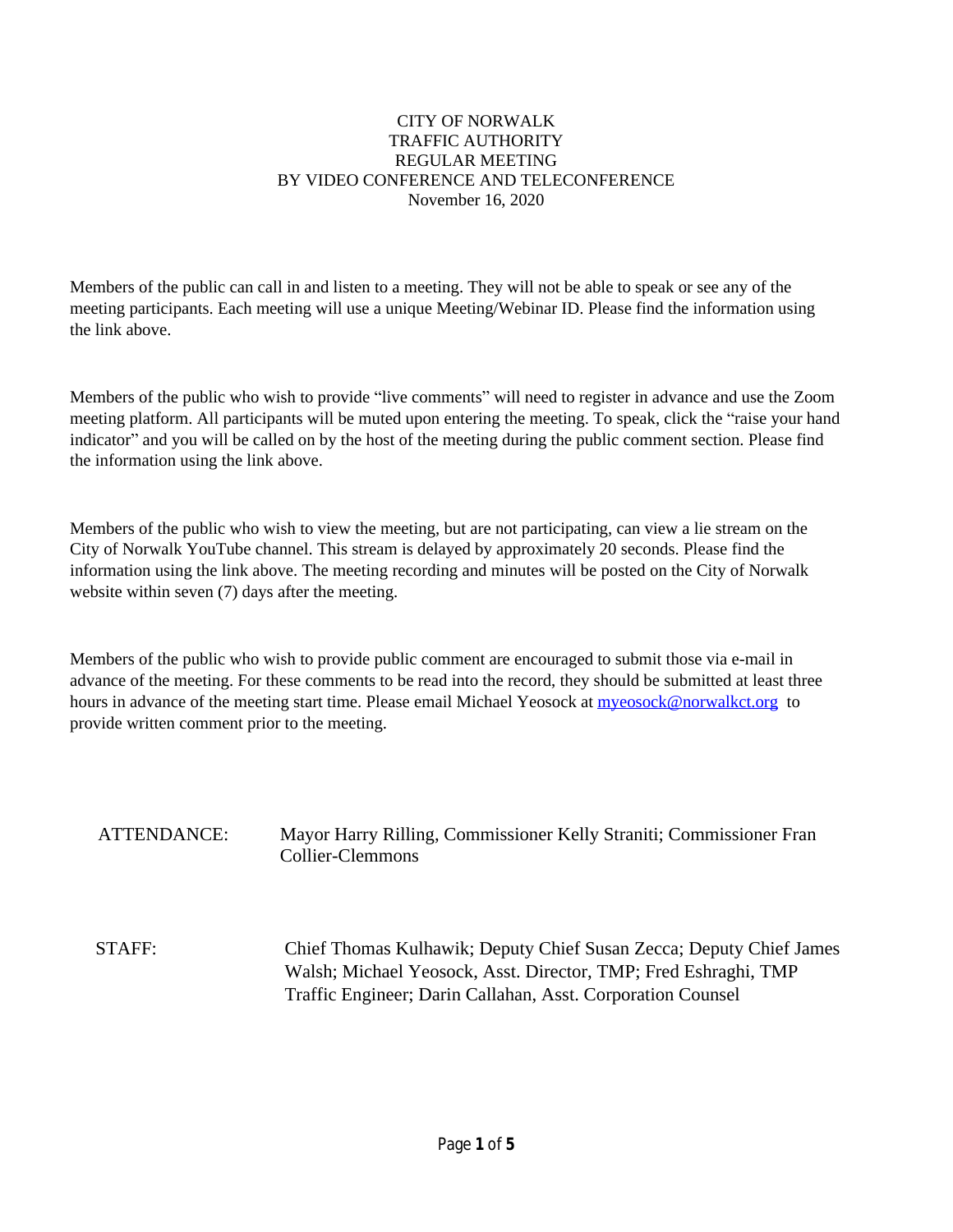## **PUBLIC PARTICIPATION**

There was no public participation.

### **1. APPROVE THE MINUTES OF THE TRAFFIC AUTHORITY MEETING OF MONDAY, OCTOBER 19, 2020.**

#### **\*\*COMMISSIONER STRANITI MOVED TO APPROVE THE MINUTES OF OCTOBER 19, 2020 AS SUBMITTED. \*\* THE MOTION PASSED UNANIMOUSLY.**

### **2. APPROVE THE INSTALLATION OF A NO PARKING RESTRICTION IN FRONT OF 41 HIGH STREET.**

Mr. Eshraghi said that staff did a site visit and met with the individual who had made the request. He said that they have a business on High Street and the issue is the tractor trailers that are making deliveries cannot make a left out of the driveway at 42 High Street and currently they use the front driveway of 41 High Street to be able to make the turn. He said staff has sent letters to the residents in the area and he has only received a call from the resident at 41 High Street stating that he has no issues with the request. Mr. Eshraghi said he is recommending to approve the request.

### **\*\* COMMISSIONER STRANITI MOVED TO APPROVE THE INSTALLATION OF A NO PARKING RESTRICTION IN FRONT OF 41 HIGH STREET. \*\* THE MOTION PASSED UNANIMOUSLY.**

### **3. 10 NORDEN PLACE**

Mr. Yeosock said that staff has been reviewing the traffic reports for safety concerns along with the on call consultant for Planning & Zoning.

Mayor Rilling said his concern is that this item is coming before the Traffic Authority when there is no on street parking issues or traffic changing requirements, and his concern is what the question is that is coming before the Traffic Authority and what is our authority. Mr. Yeosock said the question coming from the public was what input, if any that the Traffic Authority has on the application. Staff suggested that Traffic Authority should consider looking at potential safety issues. So far, TMP hadn't found any through their review or the consultants review for the Traffic Authority to comment on.

Mr. Callahan said that his understanding is that there will potentially be a high volume of truck traffic in the area that did not exist prior to the pending application for Norden Place and the question is to what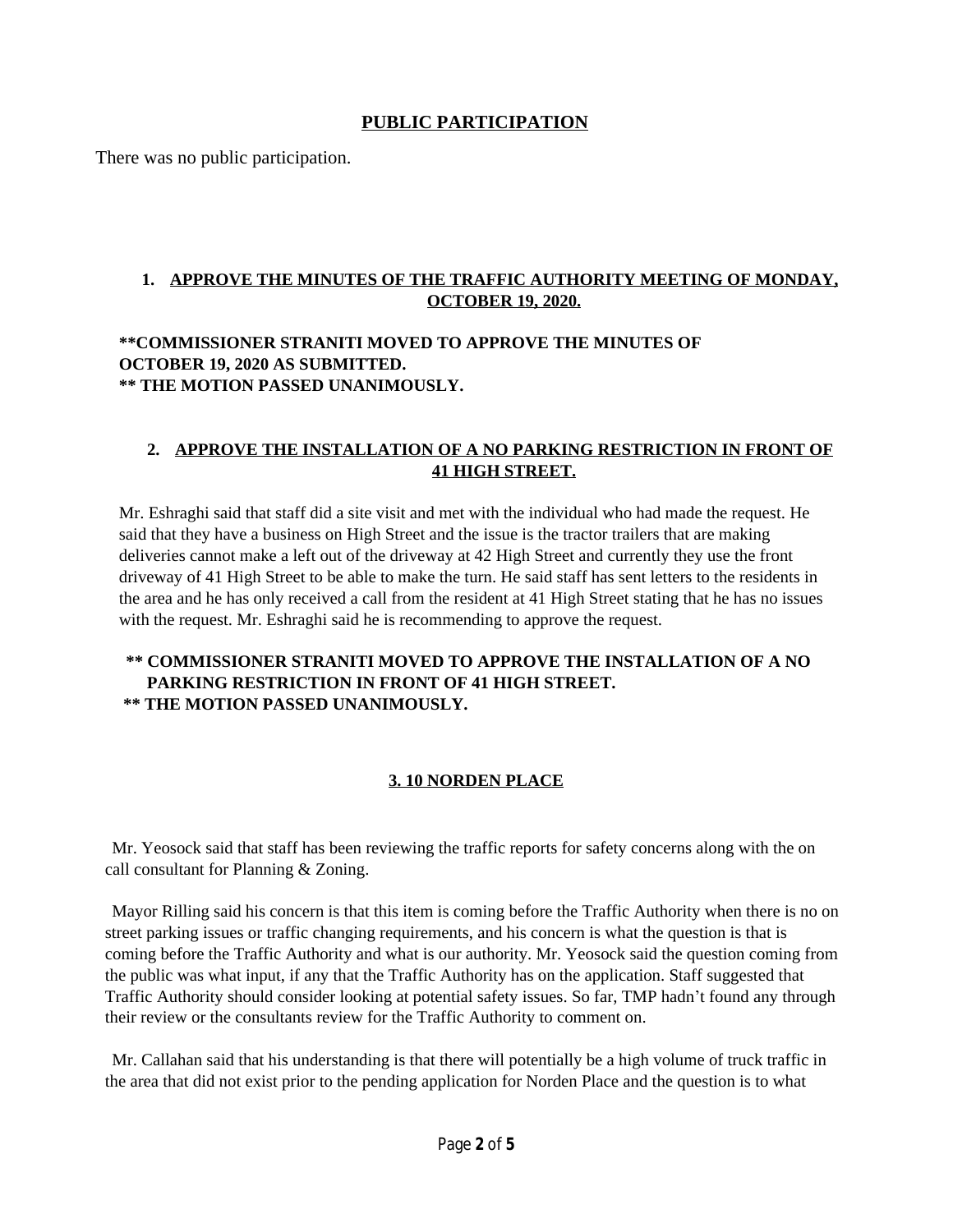extent the Traffic Authority has to regulate the traffic flow. He said he looked at the Connecticut General Statute and as well as the ordinance and the Traffic Authority's jurisdiction is very limited in this matter.

Mayor Rilling asked Mr. Yeosock the reason this item is on the agenda. Mr. Yeosock said because a few meetings ago staff was asked to concur with CONN DOT's request of no substantial impact to the State highway system. The East Norwalk Neighborhood Association asked that the request be further looked into because of the impacts the project may have on Strawberry Hill Avenue with the additional truck traffic.

Mayor Rilling said the other concern he has it that as the Mayor he is not legally able to opine on zoning permit applications so he is concerned about the duality of the Traffic Authority getting involved in this. Mr. Callahan said that is absolutely correct.

Mayor Rilling asked if regulations can be put on the streets approaching the site if the Traffic Authority felt there was any significant danger or problems with traffic that would be generated. Mr. Callahan said "yes" but those are very specific powers that are granted in the State Statute to regulate traffic but beyond the specific powers are very limited.

Mayor Rilling requested that Mr. Callahan draft a memo to the initial question relative to the Traffic Authority's authority regarding the traffic study by Conn DOT.

## **4. APPROVE THE TEMPORARY CLOSURE OF EAST AVENUE BETWEEN FORT POINT STREET AND WINFIELD STREET FOR WORK ON THE ADVANCED UTILITY PHASE OF THE WALK BRIDGE PROJECT AS DETAILED IN THE ROAD CLOSURE PLAN PREPARED BY THE CONNECTICUT DEPARTMENT OF TRANSPORTATION.**

Mr. Yeosock said the Connecticut Department of Transportation would like to withdraw the request until next month.

### **\*\* COMMISSIONER STRANITI MOVED TO TABLE THE TEMPORARY CLOSURE OF EAST AVENUE BETWEEN FORT POINT STREET AND WINFIELD STREET FOR WORK ON THE ADVANCED UTILITY PHASE OF THE WALK BRIDGE PROJECT AS DETAILED IN THE ROAD CLOSURE PLAN PREPARED BY THE CONNECTICUT DEPARTMENT OF TRANSPORTATION UNTIL THE NEXT MEETING. \*\* THE MOTION PASSED UNANIMOUSLY.**

## **5. CONCUR WITH CT ADMINISTRATIVE DECISION FOR COLONIAL VILLAGE EXPANSION.**

Mayor Rilling asked what the difference is between this item and the item for 10 Norden Place and if we don't have the authority to opine on that application why can we for this item.

Commissioner Straniti asked if the item was mistakenly added to the agenda. Mr. Yeosock said "no" and the Traffic Authority is being asked by the State DOT to comment on the application. Mayor Rilling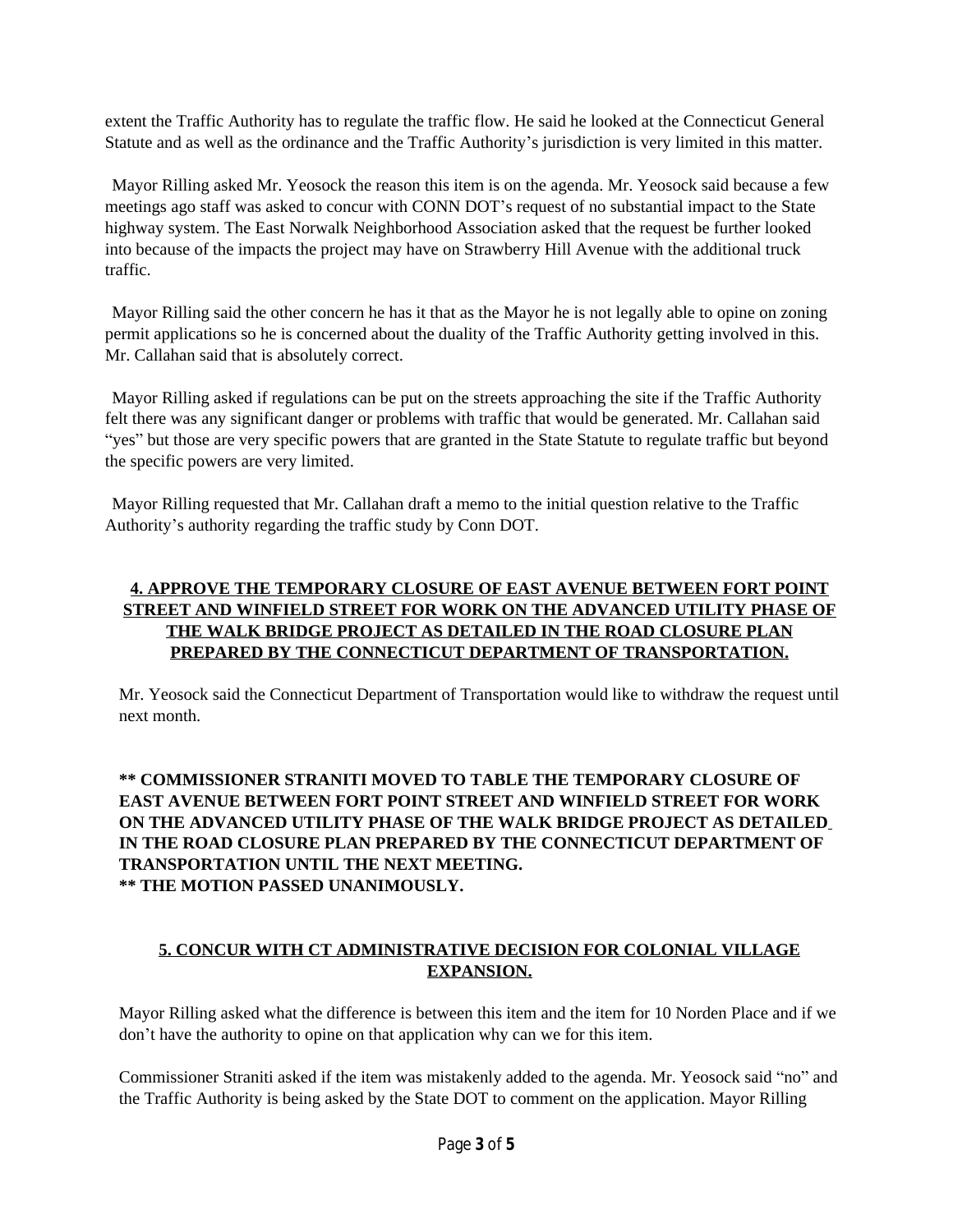asked if the request if for simply impacts to Connecticut highways. Mr. Yeosock said "yes" and that the request for 10 Norden Place was for the impacts to Strawberry Hill Avenue. Mayor Rilling asked who performed the traffic study. Mr. Yeosock said both of the studies were done by consultants for the developers and the State Traffic Commission requests the concurrence from the Traffic Authority. Mayor Rilling asked if we have received a copy of the traffic study. Mr. Yeosock said "yes".

Commissioner Straniti said she still does not see the difference with the two projects and thinks this should fall under the prevue of Zoning and not the Traffic Authority. Mr. Callahan agreed and said he does not see how this body would be making recommendations to Planning &Zoning on these issues.

Commissioner Straniti recommended contacting the State DOT and state that the Traffic Authority is not the governing body to give the input that they are looking for and recommend that they contact the correct body which would be Planning & Zoning.

Mayor Rilling asked if this request is simply saying that there is no significant impact on the state highway system based on the traffic study for the Colonial Village expansion. Mr. Yeosock said "yes". Commissioner Straniti said she does not see how that would not have an impact because it is a stressed traffic area.

# **\*\* COMMISSIONER STRANITI MOVED TO TABLE THE CONCURRENCE WITH CT ADMINISTRATIVE DECISION FOR COLONIAL VILLAGE EXPANSION UNTIL THE NEXT MEETING.**

 **\*\* THE MOTION PASSED UNANIMOUSLY.**

## **6. APPROVAL OF 2021 MEETING SCHEDULE**

## **\*\* COMMISSIONER STRANITI MOVED TO APPROVE THE 2021 MEETING SCHEDULE. \*\* THE MOTION PASSED UNANIMOUSLY.**

## **DISCUSSION/CORRESPONDENCE**

## **1. REQUEST FOR A 3 WAY STOP AT MAXELL DRIVE AND BARBARA DRIVE.**

Mr. Yeosock as per a request through customer service staff had looked at the location for a three way stop sign, but there have not been any accidents and the sight lines are good and didn't see a need for a three way stop sign.

## **2. REQUEST FOR TRAFFIC CALMING ON BEAUFORD ROAD.**